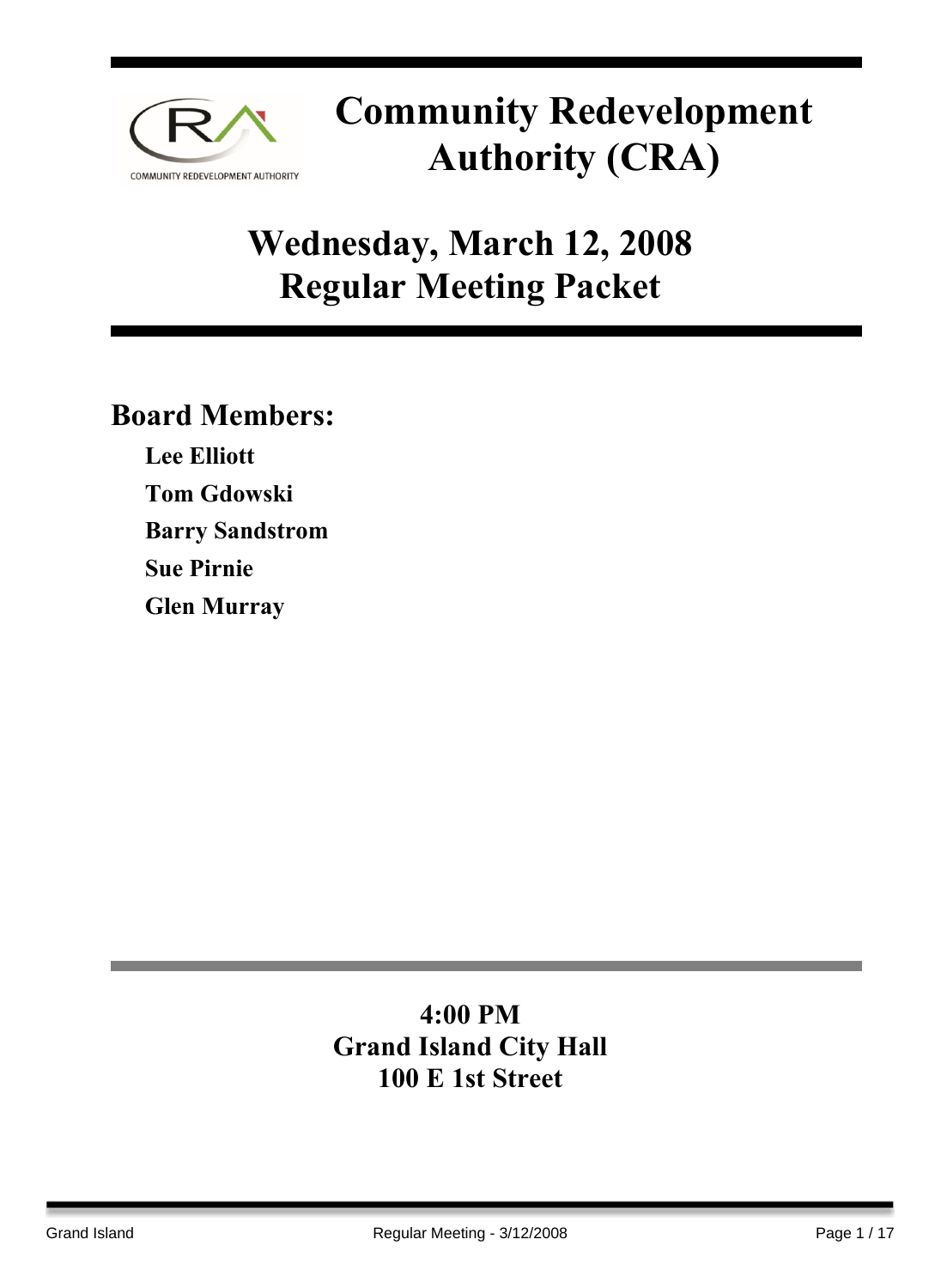#### **Call to Order**

#### **Roll Call**

#### **A - SUBMITTAL OF REQUESTS FOR FUTURE ITEMS**

Individuals who have appropriate items for City Council consideration should complete the Request for Future Agenda Items form located at the Information Booth. If the issue can be handled administratively without Council action, notification will be provided. If the item is scheduled for a meeting or study session, notification of the date will be given.

#### **B - RESERVE TIME TO SPEAK ON AGENDA ITEMS**

This is an opportunity for individuals wishing to provide input on any of tonight's agenda items to reserve time to speak. Please come forward, state your name and address, and the Agenda topic on which you will be speaking.

#### **DIRECTOR COMMUNICATION**

This is an opportunity for the Director to comment on current events, activities, and issues of interest to the commission.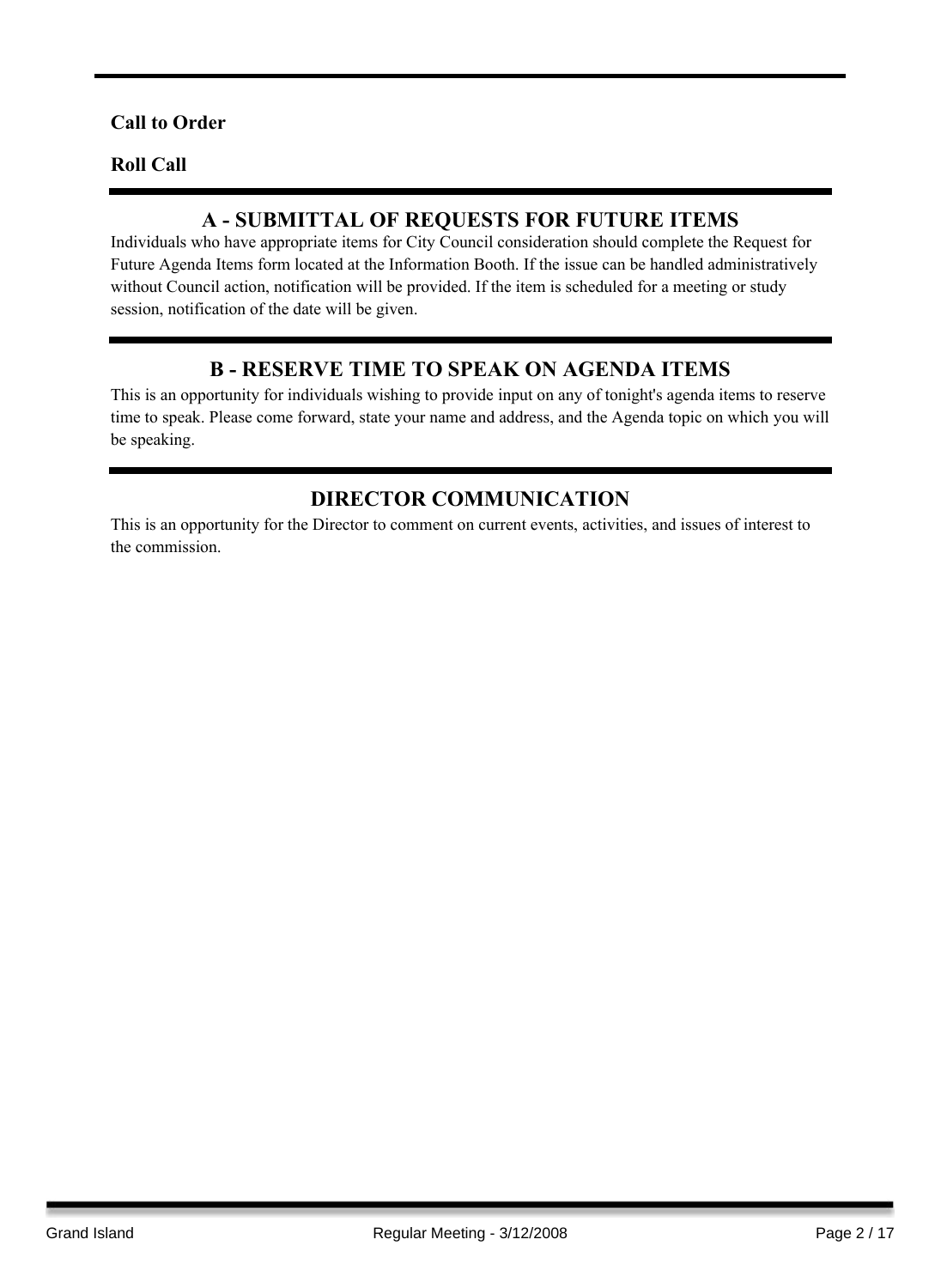

## **Wednesday, March 12, 2008 Regular Meeting**

## **Item A1**

**Agenda**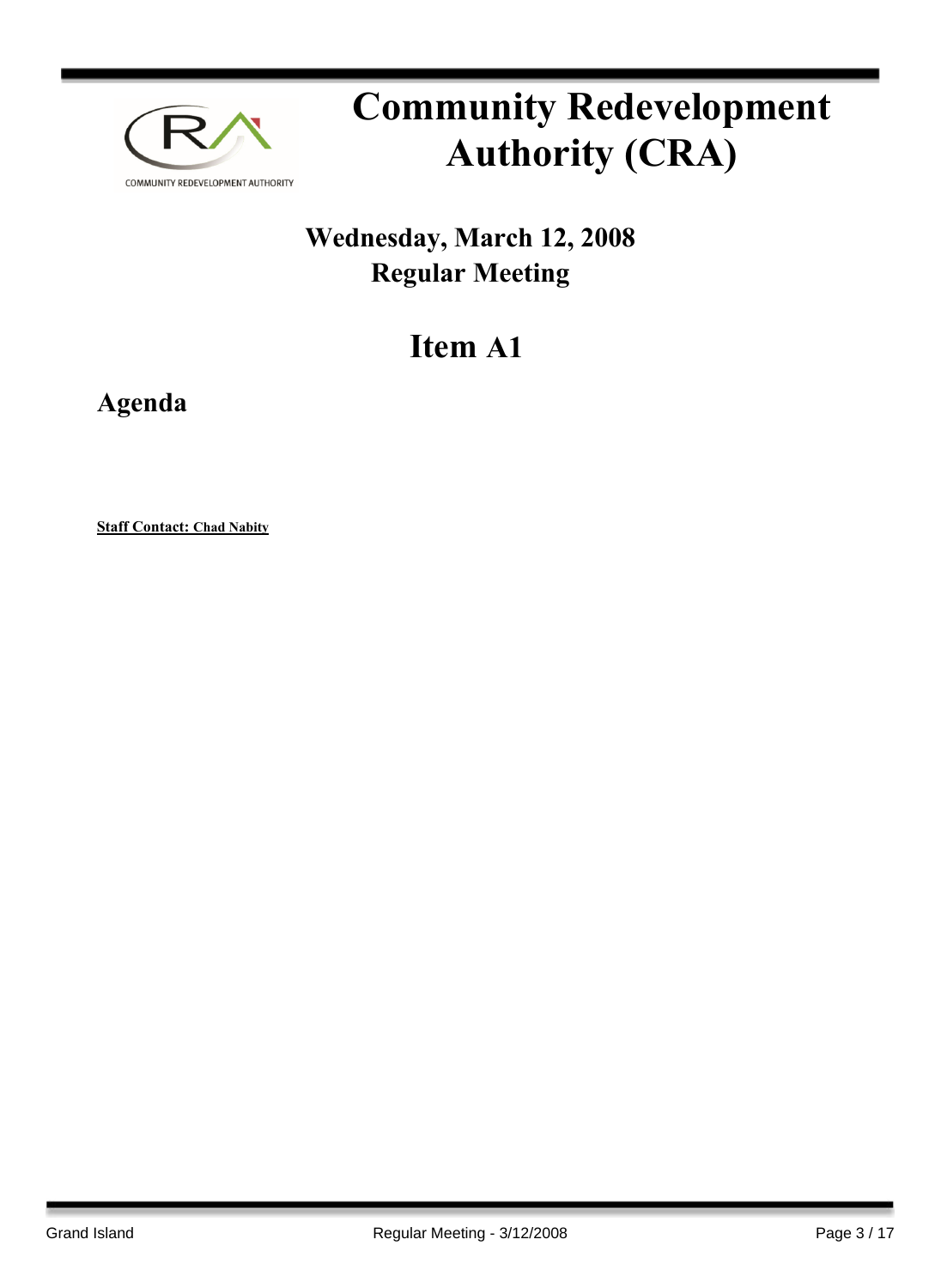### **AGENDA Wednesday March 12, 2008 4:00 P.M. City Hall**

Open Meetings Notifications (Posters on Wall)

- 1. Call to Order **Barry Sandstrom Barry Sandstrom** This is a public meeting subject to the open meetings laws of the State of Nebraska. The requirements for an open meeting are posted on the wall in this room and anyone that wants to find out what those are is welcome to read through them.
- 2. Approval of Minutes of February 13, 2008 Meeting.
- 3. Approval of Financial Reports
- 4. Approval of Bills
- 5. Consideration of appropriating funds for the installation of conduit for landscaping sprinklers and lighting on Second Street between Eddy and Garfield.
- 6. Presentation by Todd Brown with Cicada Dwellings LLC regarding 3 D modeling for development projects.
- 7. Review of Committed Projects and CRA Properties
- 8. ADJOURN TO EXECUTIVE SESSION TO DISCUSS NEGOTIATIONS

RETURN TO REGULAR SESSION

- 9. Approve Resolution or Resolutions to Purchase/Sell Property
- 10. Directors Report

Second Street BID

11. Adjournment

#### Next Meeting April 9, 2008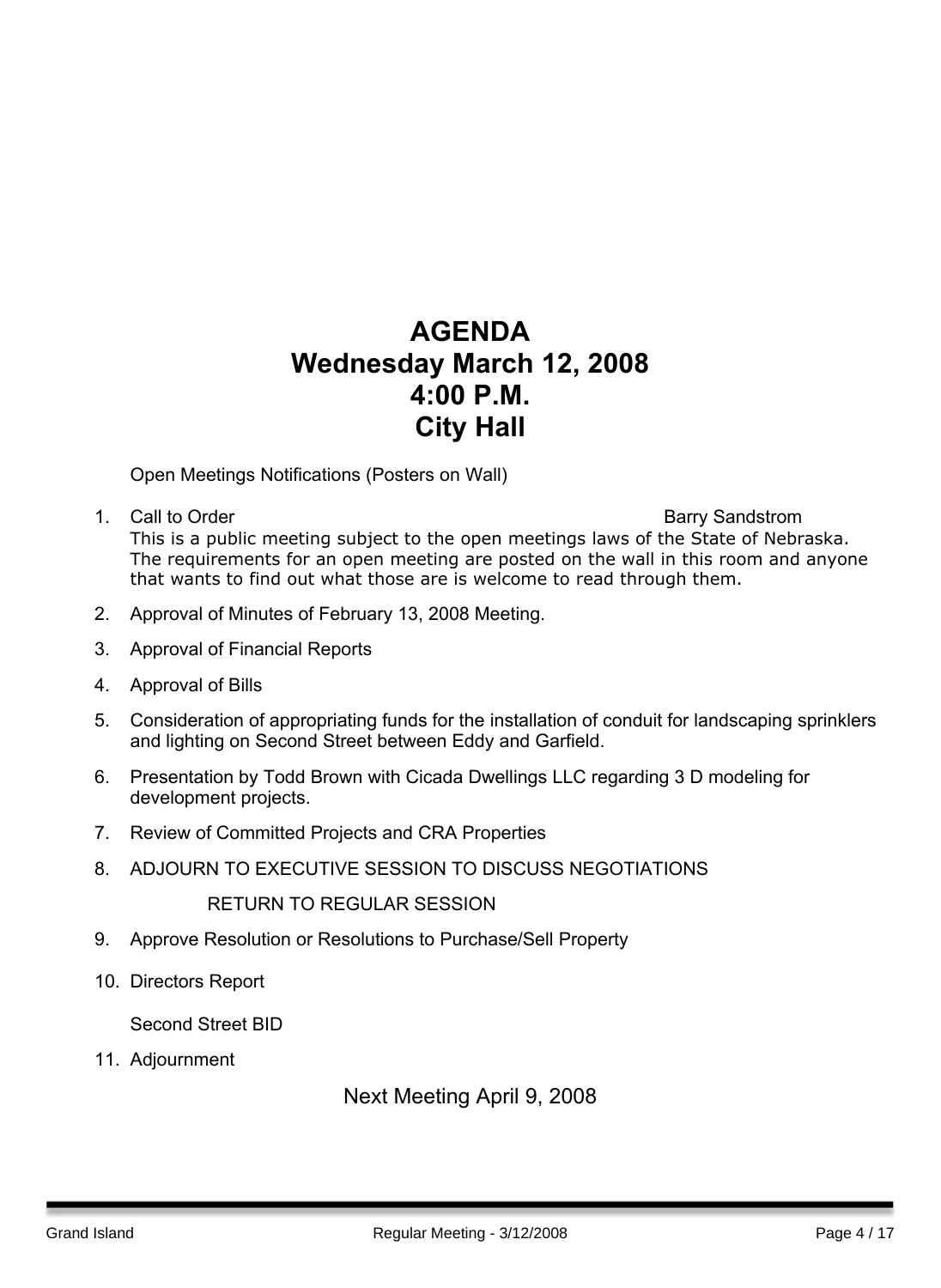

## **Wednesday, March 12, 2008 Regular Meeting**

## **Item B1**

**Meeting Minutes**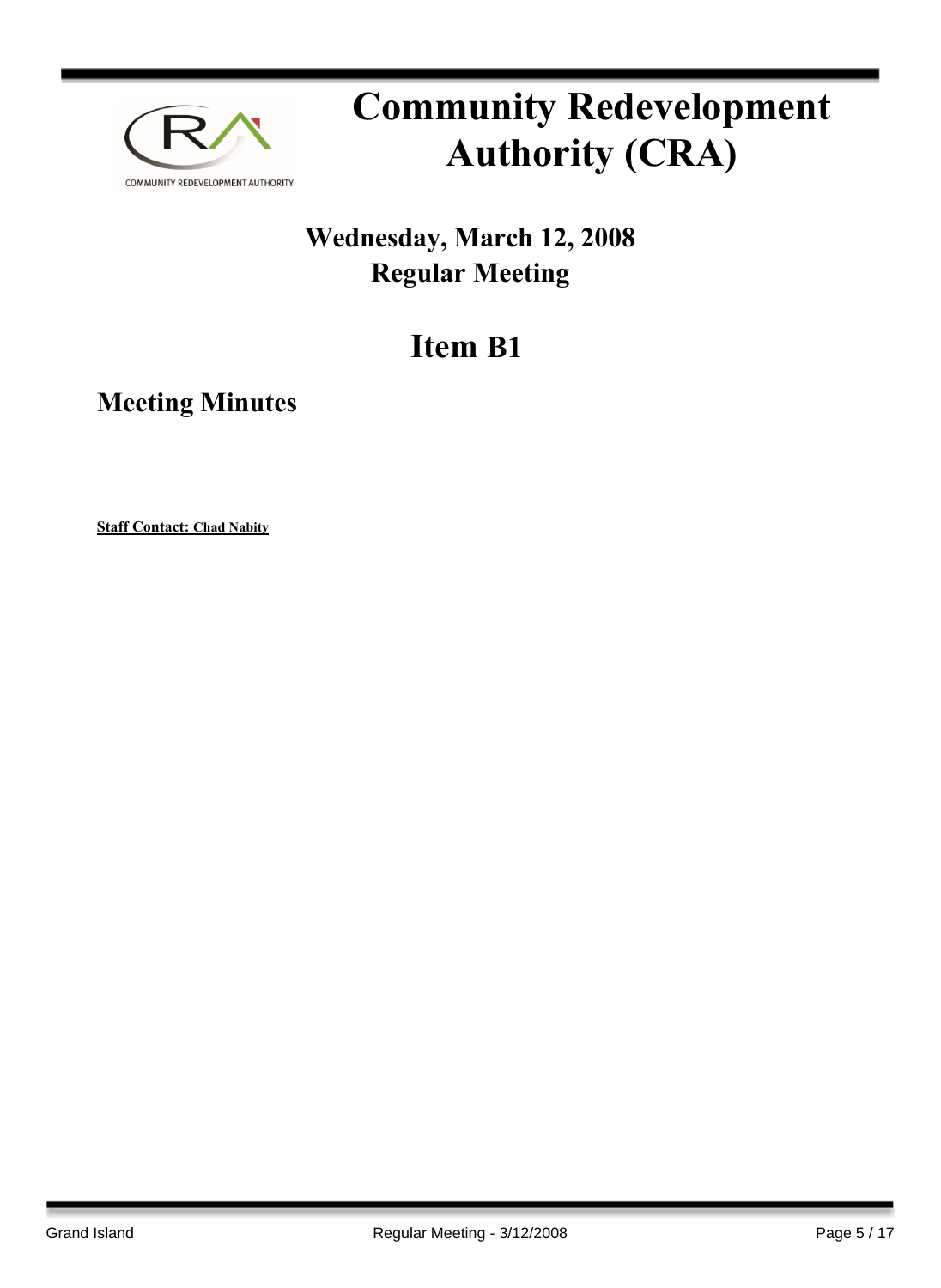#### OFFICIAL PROCEEDINGS

#### MINUTES OF

#### COMMUNITY REDEVELOPMENT AUTHORITY MEETING OF MARCH 12, 2008

Pursuant to due call and notice thereof, a Regular Meeting of the Community Redevelopment Authority of the City of Grand Island, Nebraska was conducted on March 12, 2008 at City Hall 100 E First Street. Notice of the meeting was given in the March 5, 2008 Grand Island Independent.

- 1. CALL TO ORDER Chair Barry Sandstrom called the meeting to order at 4:03 p.m. The following members were present: Barry Sandstrom, Tom Gdowski, Sue Pirnie, Glen Murray. Also present were; Director, Chad Nabity; Secretary Rose Woods; CRA Attorney; Duane Burns, Council Liaison; Peg Gilbert; Finance Director, Dale Springer; Grand Island Independent Reporter, Tracy Overstreet; Cicada Dwellings presenters, Todd Brown; Cody Brown. Also two members of the Grand Island Women's Club and one Second Street property owner were in attendence. Barry Sandstrom stated this was a public meeting subject to the open meeting laws of the State of Nebraska. He noted that the requirements for an open meeting were posted on the wall easily accessible to anyone who would like to read through them.
- 2. APPROVAL OF MINUTES. A motion for approval of the Minutes for the February 13, 2008 CRA Meeting was made by Murray, and seconded by Pirnie. Upon roll call vote, all present voted aye. Motion carried unanimously.
- 3. APPROVAL OF FINANCIAL REPORTS. Dale Springer reviewed the financial reports for the period of February 1, 2008 through February 29, 2008. He noted revenue in the amount of \$18,875 and expenses in the amount of \$109,662 for the month. Total cash was \$935,864. Motion by Gdowski, second by Murray, to approve the financial reports. Upon roll call vote, all present voted aye. Motion carried unanimously. Also Springer reminded the CRA council that its budget time again.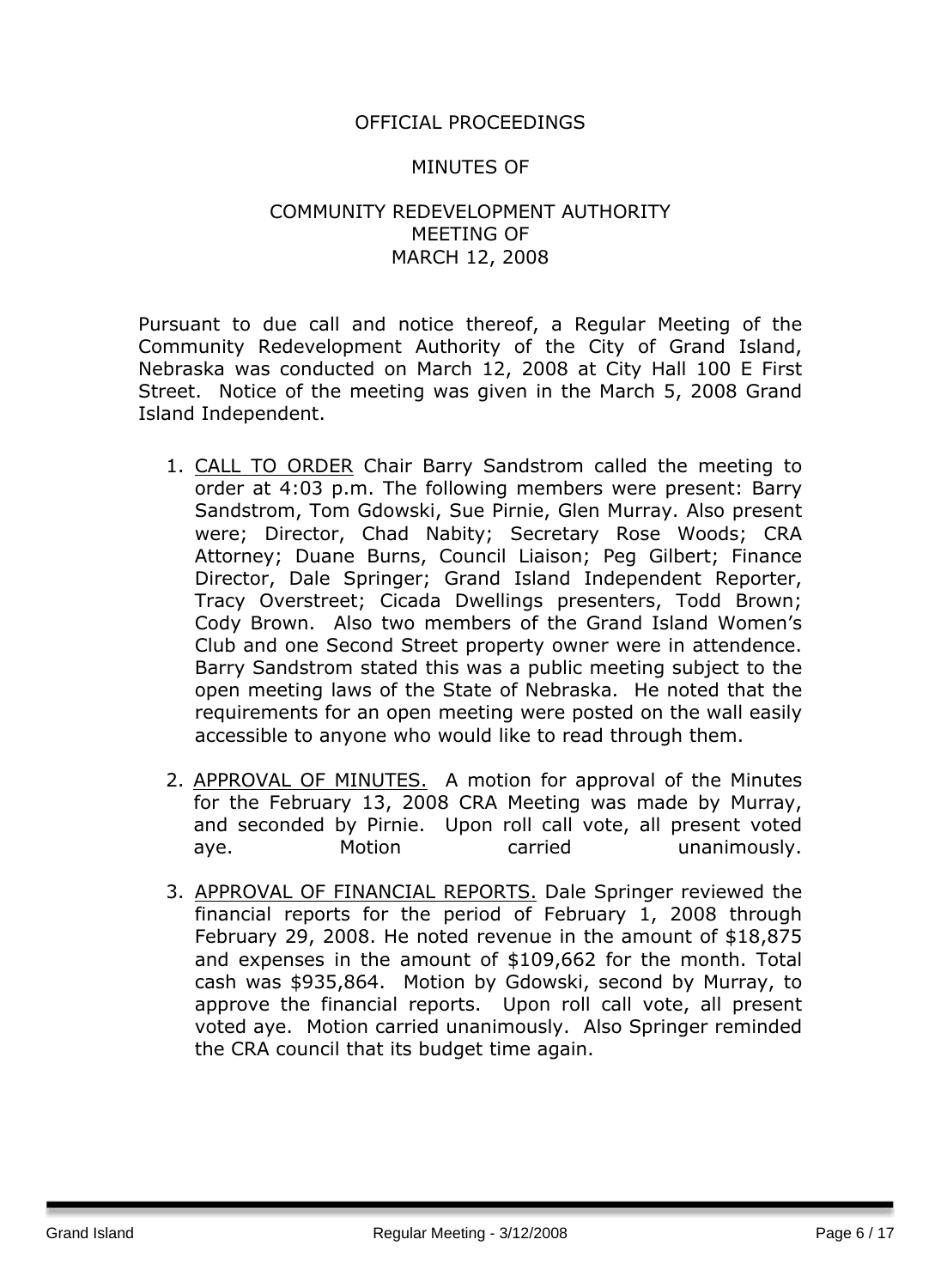- 4. APPROVAL OF BILLS. The bills were reviewed by the Authority. Motion by Pirnie, second by Gdowski, to approve the bills in the amount of \$71,731.65. Upon roll call vote all present voted aye. Motion carried unanimously to approve the payment of bills in the amount of \$71,731.65.
- 5. CONSIDERATION OF APPROPRIATING FUNDS FOR THE INSTALLATION OF CONDUIT FOR LANDSCAPING SPRINKLERS AND LIGHTING ON SEDOND STREET BETWEEN EDDY AND GARFIELD.

 Nabity explained that Scott Griepenstroh with the Nebraska Department of Roads has approved the addition of installation of 2 and 3 inch PVC conduit for irrigation lines and controls and pedestrian lighting along with the Highway 30 widening project if the CRA is willing to pay for the conduit and installation. It is estimated that approximately 6968 feet of 2" pipe would be needed and \$3484 feet of 3" pipe. The 2" pipe would cost \$4 per foot and 3" pipe would cost \$5 per foot. The total cost of the project based on the estimated length is \$45,292. This cost is substantially less than the cost to install the pipe after construction. The entire area has been declared blighted and substandard. This type of infrastructure project is consistent with the generalized redevelopment plans for the areas and a legitimate expenditure for the CRA. A MOTION is in order. Sandstrom had questions regarding the BID 6 if it was in the blighted area? Nabity confirmed it is a blighted area and the BID 6 could be made smaller when the Mayor appoints board members, and the area is reassessed. It will be easier to create a smaller BID than to enlarge the BID 6 area at a later time. Gdowski recommended more money be allotted for this BID 6. He recommended \$55,000 and if they would need more they would have to resubmit a new request to the CRA. Murray asked about a time frame for the BID 6 project? Nabity explained possibly July, this will be an aggressive project schedule and it could be early fall. The NDOR is giving property owners 3 options for the area between the sidewalk and street: seed, sod or paving brick. The creation of the district would involve a 30 day protest period before council could approve the assessment district. The cost of the assessments will be based on the plans for the district. A MOTION is in order. Motion by Gdowski, second by Pirnie, to approve the appropriating of funds at \$55,000, also if more funds would be needed for the BID 6 project, it would need to be brought up again in front of the CRA members for consideration.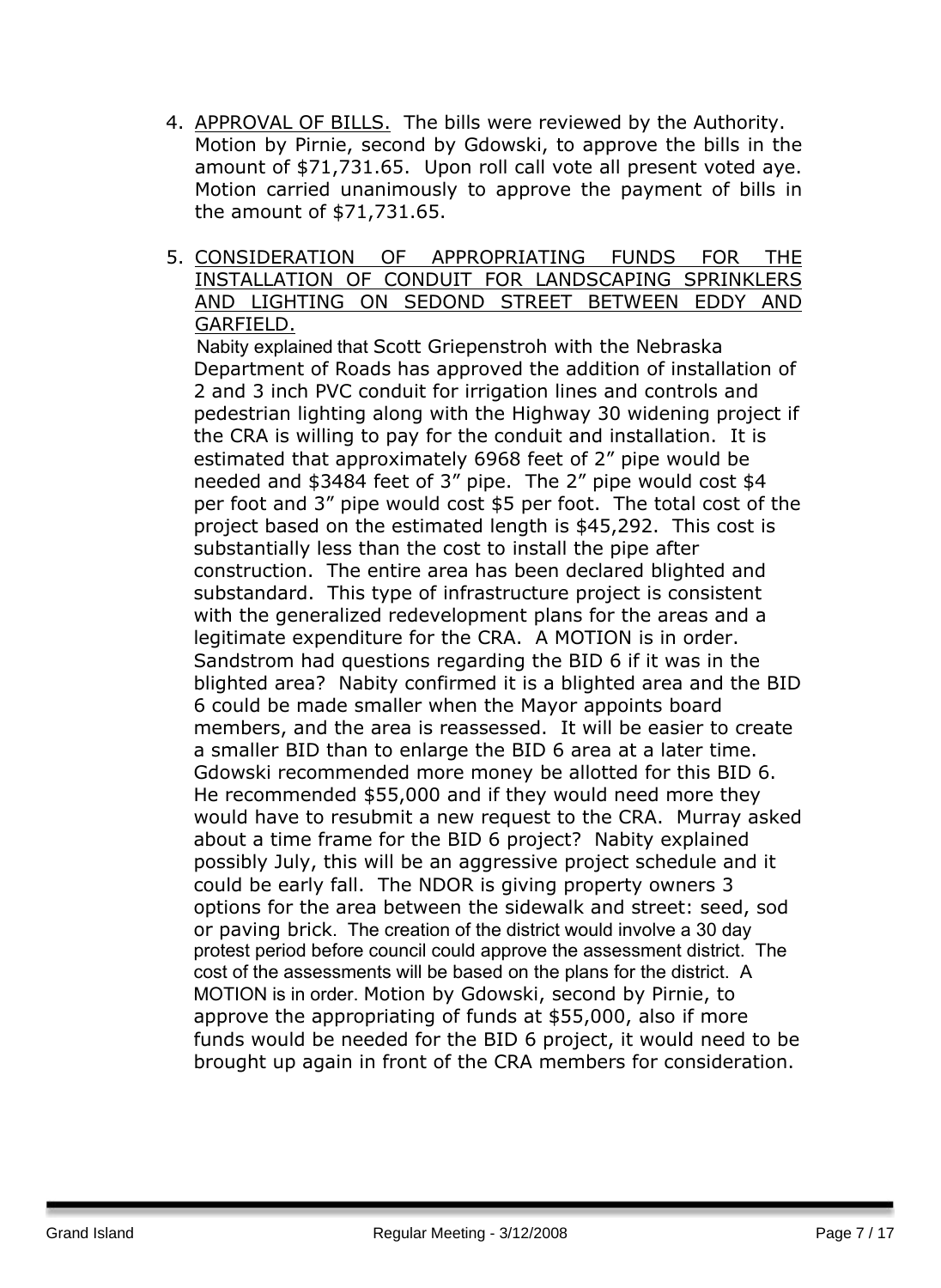Upon roll call vote, all present voted aye. Motion carried unanimously.

6. PRESENTATION BY TODD BROWN WITH CICADA DWELLINGS LLC REGARDING 3 D MODELING FOR DEVELOPMENT PROJECTS Technology is changing how everyone does business. Todd Brown presented some possibilities for using Sketchup software to create 3-D landscapes and building facades and discussed the possibilities of using these techniques in evaluating redevelopment projects. Mr. Brown has done similar work with the Hastings CRA. Nabity mentioned that other people in Grand Island also have the ability to perform this kind of work.

#### 7. REVIEW OF COMMITTED PROJECTS AND CRA PROPERTIES.

Nabity reported briefly. Total committed projects total \$573.032. Discussion was held on the status of projects. Housing Study is moving forward. Hall County has entered into an agreement to have their building demolished. This could take two to four weeks. Romsa Real Estate Center is still waiting to hear back about permits. The Harmony Bldg is now paid off, this project is now complete. The house at 211 E  $1<sup>st</sup>$  is ready for demolition. The Grand Island Fire Department will use it for training purposes before burning it down. The demolition contractor is currently waiting for the gas company to cap off the gas line. Good Will Façade still moving forward. Wayside Horns was approved by City Council, Tuesday night, March 11, 2008. The BID 6 project will be added in place for the Harmony Bldg., for \$55,000.

- 8. ADJOURN TO EXECUTIVE SESSION TO DISCUSS NEGOTIATIONS. No session to discuss negations.
- 9. APPROVE RESOLUTION OR RESOLUTIONS TO PURCHASE/SELLPROPERTY No action needed.

#### 10. DIRECTOR'S REPORT

Nabity reported that Mike Galvin was awarded the bid to tear down the building they are just waiting for the gas company to cap the line. Also Ray O'Connor expressed an interest in the Star Motel property.

11. ADJOURNMENT. Chairman Sandstrom adjourned the meeting at 4:45 p.m. The next meeting is scheduled for April 9, 2008.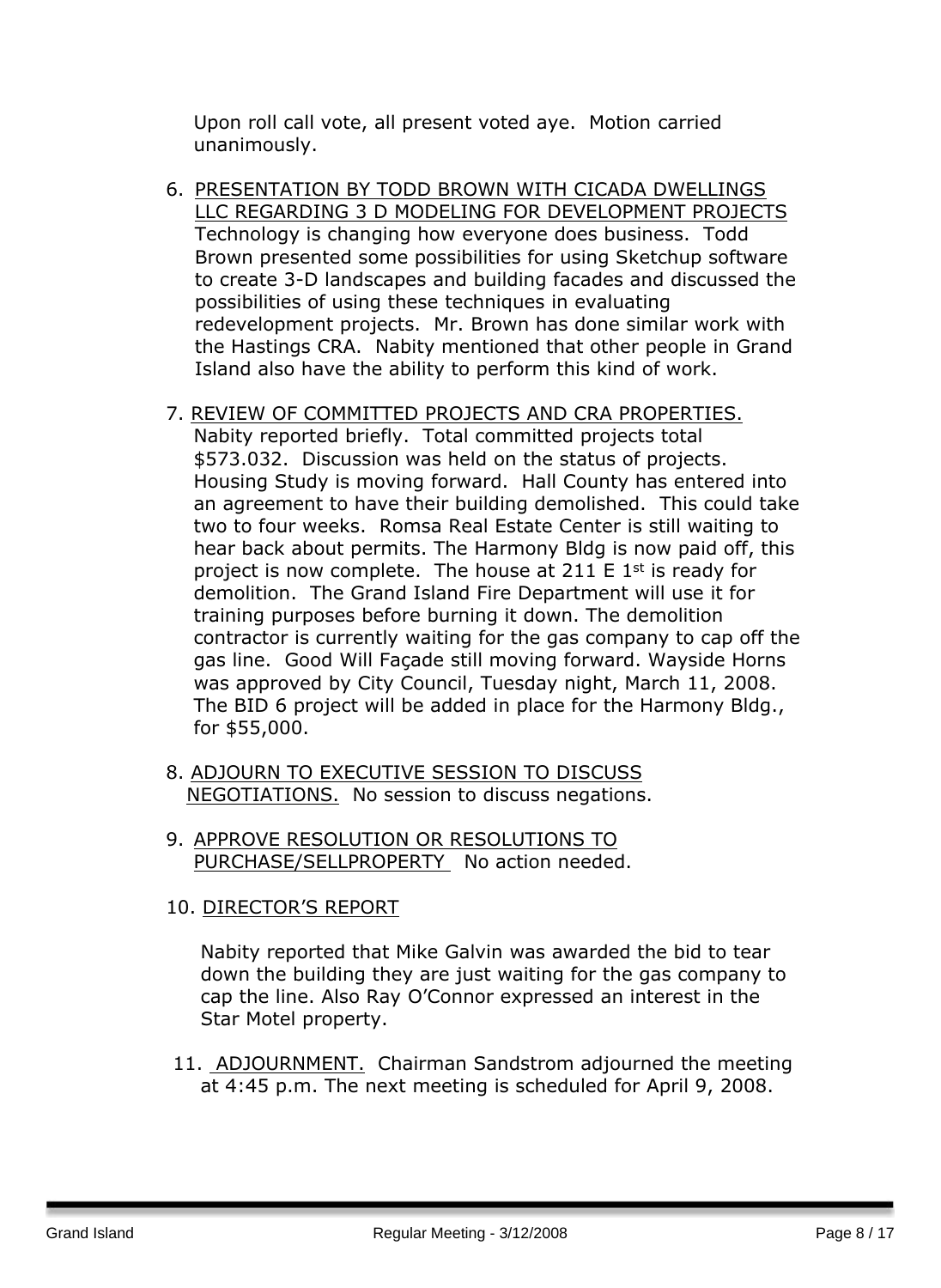Respectfully submitted,

Chad Nabity Director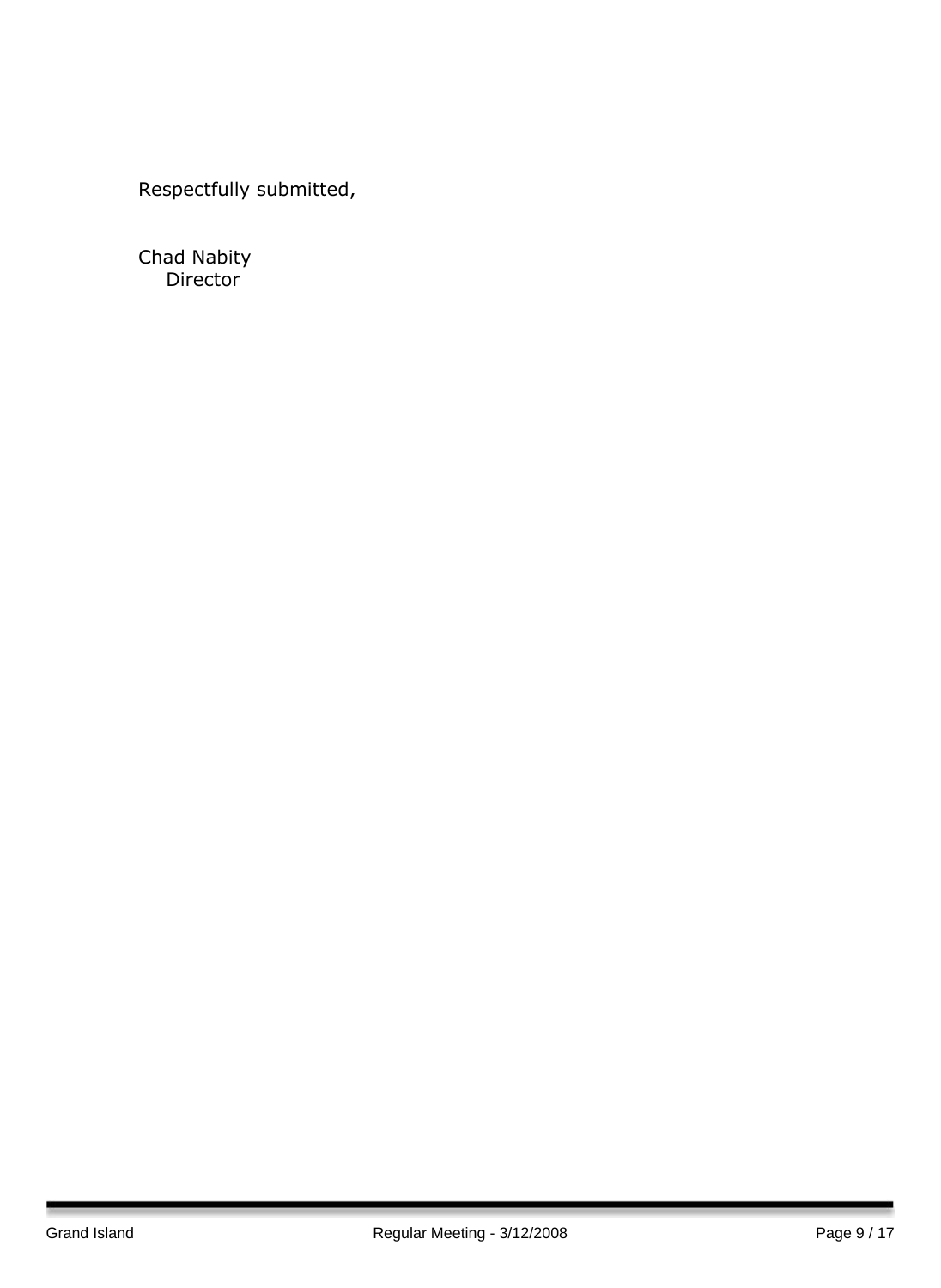

## **Wednesday, March 12, 2008 Regular Meeting**

## **Item C1**

**Financial Reports**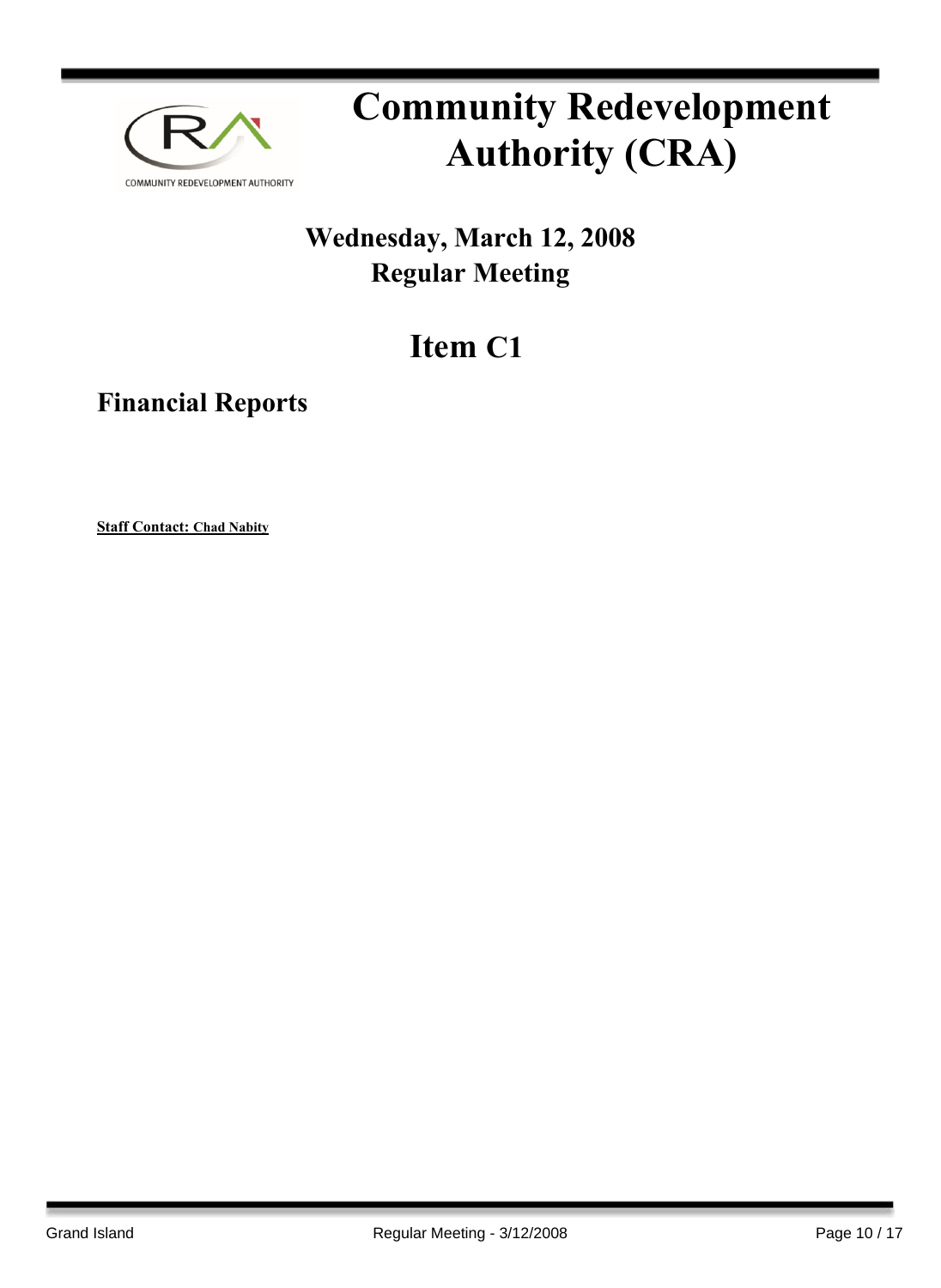#### COMMUNITY REDEVELOPMENT AUTHORITY FOR THE MONTH OF FEBRUARY 2008

| <b>FEBRUARY 2008</b><br><b>YEAR TO DATE</b><br><b>BUDGET</b><br><b>BALANCE</b><br><b>CONSOLIDATED</b><br><b>Beginning Cash</b><br>1,026,651<br>952,497<br>952,497<br><b>REVENUE:</b><br>Property Taxes<br>11,460<br>722,796<br>221,242<br>Loan Proceeds<br>$\overline{\phantom{0}}$<br>Interest Income<br>7,018<br>21,754<br>10,000<br><b>Land Sales</b><br>50,000<br>397<br>9,977<br>Other Revenue<br><b>TOTAL REVENUE</b><br>18,875<br>782,796<br>252,973<br><b>TOTAL RESOURCES</b><br>1,045,526<br>1,205,469<br>1,735,293<br><b>EXPENSES</b><br>Auditing & Accounting<br>3,500<br>4,250<br>8,000<br><b>Legal Services</b><br>100<br>1,153<br>10,000<br><b>Consulting Services</b><br>10,000<br>$\blacksquare$<br>$\overline{\phantom{0}}$<br><b>Contract Services</b><br>11,714<br>3,535<br>40,000<br>Printing & Binding<br>568<br>1,000<br>Other Professional Services<br>4,113<br>6,000<br>250<br>General Liability Insurance<br>7<br>42<br>250<br>Postage<br>Matching Grant<br>$\overline{\phantom{0}}$<br><b>Legal Notices</b><br>12<br>740<br>800<br>Licenses & Fees<br>$\blacksquare$<br>Travel & Training<br>1,500<br>Other Expenditures<br>500<br>Office Supplies<br>500<br>30<br>Supplies<br>300<br>Land<br>33,090<br>100,000<br>Façade Improvement<br>102,509<br>102,509<br>200,000<br>South Locust<br>$\overline{\phantom{a}}$<br>-<br>Alleyway Improvement<br>Other Projects<br>500,000<br>500,000<br><b>Bond Principal</b><br>64,617<br>128,002<br><b>Bond Interest</b><br>46,781<br>94,794<br><b>Interest Expense</b><br>$\overline{\phantom{a}}$<br>-<br>$\frac{1}{2}$ | 501,554<br>(11, 754)<br>50,000<br>(9,977)<br>529,823<br>529,823 |
|------------------------------------------------------------------------------------------------------------------------------------------------------------------------------------------------------------------------------------------------------------------------------------------------------------------------------------------------------------------------------------------------------------------------------------------------------------------------------------------------------------------------------------------------------------------------------------------------------------------------------------------------------------------------------------------------------------------------------------------------------------------------------------------------------------------------------------------------------------------------------------------------------------------------------------------------------------------------------------------------------------------------------------------------------------------------------------------------------------------------------------------------------------------------------------------------------------------------------------------------------------------------------------------------------------------------------------------------------------------------------------------------------------------------------------------------------------------------------------------------------------------------------------------------------------------------------------------|-----------------------------------------------------------------|
|                                                                                                                                                                                                                                                                                                                                                                                                                                                                                                                                                                                                                                                                                                                                                                                                                                                                                                                                                                                                                                                                                                                                                                                                                                                                                                                                                                                                                                                                                                                                                                                          |                                                                 |
|                                                                                                                                                                                                                                                                                                                                                                                                                                                                                                                                                                                                                                                                                                                                                                                                                                                                                                                                                                                                                                                                                                                                                                                                                                                                                                                                                                                                                                                                                                                                                                                          |                                                                 |
|                                                                                                                                                                                                                                                                                                                                                                                                                                                                                                                                                                                                                                                                                                                                                                                                                                                                                                                                                                                                                                                                                                                                                                                                                                                                                                                                                                                                                                                                                                                                                                                          |                                                                 |
|                                                                                                                                                                                                                                                                                                                                                                                                                                                                                                                                                                                                                                                                                                                                                                                                                                                                                                                                                                                                                                                                                                                                                                                                                                                                                                                                                                                                                                                                                                                                                                                          |                                                                 |
|                                                                                                                                                                                                                                                                                                                                                                                                                                                                                                                                                                                                                                                                                                                                                                                                                                                                                                                                                                                                                                                                                                                                                                                                                                                                                                                                                                                                                                                                                                                                                                                          |                                                                 |
|                                                                                                                                                                                                                                                                                                                                                                                                                                                                                                                                                                                                                                                                                                                                                                                                                                                                                                                                                                                                                                                                                                                                                                                                                                                                                                                                                                                                                                                                                                                                                                                          |                                                                 |
|                                                                                                                                                                                                                                                                                                                                                                                                                                                                                                                                                                                                                                                                                                                                                                                                                                                                                                                                                                                                                                                                                                                                                                                                                                                                                                                                                                                                                                                                                                                                                                                          |                                                                 |
|                                                                                                                                                                                                                                                                                                                                                                                                                                                                                                                                                                                                                                                                                                                                                                                                                                                                                                                                                                                                                                                                                                                                                                                                                                                                                                                                                                                                                                                                                                                                                                                          |                                                                 |
|                                                                                                                                                                                                                                                                                                                                                                                                                                                                                                                                                                                                                                                                                                                                                                                                                                                                                                                                                                                                                                                                                                                                                                                                                                                                                                                                                                                                                                                                                                                                                                                          |                                                                 |
|                                                                                                                                                                                                                                                                                                                                                                                                                                                                                                                                                                                                                                                                                                                                                                                                                                                                                                                                                                                                                                                                                                                                                                                                                                                                                                                                                                                                                                                                                                                                                                                          |                                                                 |
|                                                                                                                                                                                                                                                                                                                                                                                                                                                                                                                                                                                                                                                                                                                                                                                                                                                                                                                                                                                                                                                                                                                                                                                                                                                                                                                                                                                                                                                                                                                                                                                          |                                                                 |
|                                                                                                                                                                                                                                                                                                                                                                                                                                                                                                                                                                                                                                                                                                                                                                                                                                                                                                                                                                                                                                                                                                                                                                                                                                                                                                                                                                                                                                                                                                                                                                                          |                                                                 |
|                                                                                                                                                                                                                                                                                                                                                                                                                                                                                                                                                                                                                                                                                                                                                                                                                                                                                                                                                                                                                                                                                                                                                                                                                                                                                                                                                                                                                                                                                                                                                                                          | 3,750                                                           |
|                                                                                                                                                                                                                                                                                                                                                                                                                                                                                                                                                                                                                                                                                                                                                                                                                                                                                                                                                                                                                                                                                                                                                                                                                                                                                                                                                                                                                                                                                                                                                                                          | 8,848                                                           |
|                                                                                                                                                                                                                                                                                                                                                                                                                                                                                                                                                                                                                                                                                                                                                                                                                                                                                                                                                                                                                                                                                                                                                                                                                                                                                                                                                                                                                                                                                                                                                                                          | 10,000                                                          |
|                                                                                                                                                                                                                                                                                                                                                                                                                                                                                                                                                                                                                                                                                                                                                                                                                                                                                                                                                                                                                                                                                                                                                                                                                                                                                                                                                                                                                                                                                                                                                                                          | 28,286                                                          |
|                                                                                                                                                                                                                                                                                                                                                                                                                                                                                                                                                                                                                                                                                                                                                                                                                                                                                                                                                                                                                                                                                                                                                                                                                                                                                                                                                                                                                                                                                                                                                                                          | 432                                                             |
|                                                                                                                                                                                                                                                                                                                                                                                                                                                                                                                                                                                                                                                                                                                                                                                                                                                                                                                                                                                                                                                                                                                                                                                                                                                                                                                                                                                                                                                                                                                                                                                          | 1,887                                                           |
|                                                                                                                                                                                                                                                                                                                                                                                                                                                                                                                                                                                                                                                                                                                                                                                                                                                                                                                                                                                                                                                                                                                                                                                                                                                                                                                                                                                                                                                                                                                                                                                          | 250                                                             |
|                                                                                                                                                                                                                                                                                                                                                                                                                                                                                                                                                                                                                                                                                                                                                                                                                                                                                                                                                                                                                                                                                                                                                                                                                                                                                                                                                                                                                                                                                                                                                                                          | 208                                                             |
|                                                                                                                                                                                                                                                                                                                                                                                                                                                                                                                                                                                                                                                                                                                                                                                                                                                                                                                                                                                                                                                                                                                                                                                                                                                                                                                                                                                                                                                                                                                                                                                          |                                                                 |
|                                                                                                                                                                                                                                                                                                                                                                                                                                                                                                                                                                                                                                                                                                                                                                                                                                                                                                                                                                                                                                                                                                                                                                                                                                                                                                                                                                                                                                                                                                                                                                                          | 60                                                              |
|                                                                                                                                                                                                                                                                                                                                                                                                                                                                                                                                                                                                                                                                                                                                                                                                                                                                                                                                                                                                                                                                                                                                                                                                                                                                                                                                                                                                                                                                                                                                                                                          |                                                                 |
|                                                                                                                                                                                                                                                                                                                                                                                                                                                                                                                                                                                                                                                                                                                                                                                                                                                                                                                                                                                                                                                                                                                                                                                                                                                                                                                                                                                                                                                                                                                                                                                          | 1,500                                                           |
|                                                                                                                                                                                                                                                                                                                                                                                                                                                                                                                                                                                                                                                                                                                                                                                                                                                                                                                                                                                                                                                                                                                                                                                                                                                                                                                                                                                                                                                                                                                                                                                          | 500                                                             |
|                                                                                                                                                                                                                                                                                                                                                                                                                                                                                                                                                                                                                                                                                                                                                                                                                                                                                                                                                                                                                                                                                                                                                                                                                                                                                                                                                                                                                                                                                                                                                                                          | 470                                                             |
|                                                                                                                                                                                                                                                                                                                                                                                                                                                                                                                                                                                                                                                                                                                                                                                                                                                                                                                                                                                                                                                                                                                                                                                                                                                                                                                                                                                                                                                                                                                                                                                          | 300                                                             |
|                                                                                                                                                                                                                                                                                                                                                                                                                                                                                                                                                                                                                                                                                                                                                                                                                                                                                                                                                                                                                                                                                                                                                                                                                                                                                                                                                                                                                                                                                                                                                                                          | 66,910                                                          |
|                                                                                                                                                                                                                                                                                                                                                                                                                                                                                                                                                                                                                                                                                                                                                                                                                                                                                                                                                                                                                                                                                                                                                                                                                                                                                                                                                                                                                                                                                                                                                                                          | 97,491                                                          |
|                                                                                                                                                                                                                                                                                                                                                                                                                                                                                                                                                                                                                                                                                                                                                                                                                                                                                                                                                                                                                                                                                                                                                                                                                                                                                                                                                                                                                                                                                                                                                                                          |                                                                 |
|                                                                                                                                                                                                                                                                                                                                                                                                                                                                                                                                                                                                                                                                                                                                                                                                                                                                                                                                                                                                                                                                                                                                                                                                                                                                                                                                                                                                                                                                                                                                                                                          |                                                                 |
|                                                                                                                                                                                                                                                                                                                                                                                                                                                                                                                                                                                                                                                                                                                                                                                                                                                                                                                                                                                                                                                                                                                                                                                                                                                                                                                                                                                                                                                                                                                                                                                          |                                                                 |
|                                                                                                                                                                                                                                                                                                                                                                                                                                                                                                                                                                                                                                                                                                                                                                                                                                                                                                                                                                                                                                                                                                                                                                                                                                                                                                                                                                                                                                                                                                                                                                                          | 63,385                                                          |
|                                                                                                                                                                                                                                                                                                                                                                                                                                                                                                                                                                                                                                                                                                                                                                                                                                                                                                                                                                                                                                                                                                                                                                                                                                                                                                                                                                                                                                                                                                                                                                                          | 48,013                                                          |
|                                                                                                                                                                                                                                                                                                                                                                                                                                                                                                                                                                                                                                                                                                                                                                                                                                                                                                                                                                                                                                                                                                                                                                                                                                                                                                                                                                                                                                                                                                                                                                                          | $\overline{\phantom{a}}$                                        |
|                                                                                                                                                                                                                                                                                                                                                                                                                                                                                                                                                                                                                                                                                                                                                                                                                                                                                                                                                                                                                                                                                                                                                                                                                                                                                                                                                                                                                                                                                                                                                                                          |                                                                 |
| 109,662<br>269,605<br>1,101,896<br><b>TOTAL EXPENSES</b>                                                                                                                                                                                                                                                                                                                                                                                                                                                                                                                                                                                                                                                                                                                                                                                                                                                                                                                                                                                                                                                                                                                                                                                                                                                                                                                                                                                                                                                                                                                                 | 832,291                                                         |
|                                                                                                                                                                                                                                                                                                                                                                                                                                                                                                                                                                                                                                                                                                                                                                                                                                                                                                                                                                                                                                                                                                                                                                                                                                                                                                                                                                                                                                                                                                                                                                                          |                                                                 |
| <b>INCREASE(DECREASE) IN CASH</b><br>(90, 787)<br>(16, 633)<br>(319,100)                                                                                                                                                                                                                                                                                                                                                                                                                                                                                                                                                                                                                                                                                                                                                                                                                                                                                                                                                                                                                                                                                                                                                                                                                                                                                                                                                                                                                                                                                                                 | (302, 467)                                                      |
| <b>ENDING CASH</b><br>935,864<br>935,864<br>633,397                                                                                                                                                                                                                                                                                                                                                                                                                                                                                                                                                                                                                                                                                                                                                                                                                                                                                                                                                                                                                                                                                                                                                                                                                                                                                                                                                                                                                                                                                                                                      | (302, 467)                                                      |
| <b>LESS COMMITMENTS</b><br>573,032                                                                                                                                                                                                                                                                                                                                                                                                                                                                                                                                                                                                                                                                                                                                                                                                                                                                                                                                                                                                                                                                                                                                                                                                                                                                                                                                                                                                                                                                                                                                                       |                                                                 |
| 935,864<br>633,397<br><b>AVAILABLE CASH</b><br>362,832                                                                                                                                                                                                                                                                                                                                                                                                                                                                                                                                                                                                                                                                                                                                                                                                                                                                                                                                                                                                                                                                                                                                                                                                                                                                                                                                                                                                                                                                                                                                   | (302, 467)                                                      |
| <b>CHECKING</b><br>451,041                                                                                                                                                                                                                                                                                                                                                                                                                                                                                                                                                                                                                                                                                                                                                                                                                                                                                                                                                                                                                                                                                                                                                                                                                                                                                                                                                                                                                                                                                                                                                               |                                                                 |
| 50<br>PETTY CASH                                                                                                                                                                                                                                                                                                                                                                                                                                                                                                                                                                                                                                                                                                                                                                                                                                                                                                                                                                                                                                                                                                                                                                                                                                                                                                                                                                                                                                                                                                                                                                         |                                                                 |
| <b>INVESTMENTS</b><br>484,773                                                                                                                                                                                                                                                                                                                                                                                                                                                                                                                                                                                                                                                                                                                                                                                                                                                                                                                                                                                                                                                                                                                                                                                                                                                                                                                                                                                                                                                                                                                                                            |                                                                 |
| 935,864<br><b>Total Cash</b>                                                                                                                                                                                                                                                                                                                                                                                                                                                                                                                                                                                                                                                                                                                                                                                                                                                                                                                                                                                                                                                                                                                                                                                                                                                                                                                                                                                                                                                                                                                                                             |                                                                 |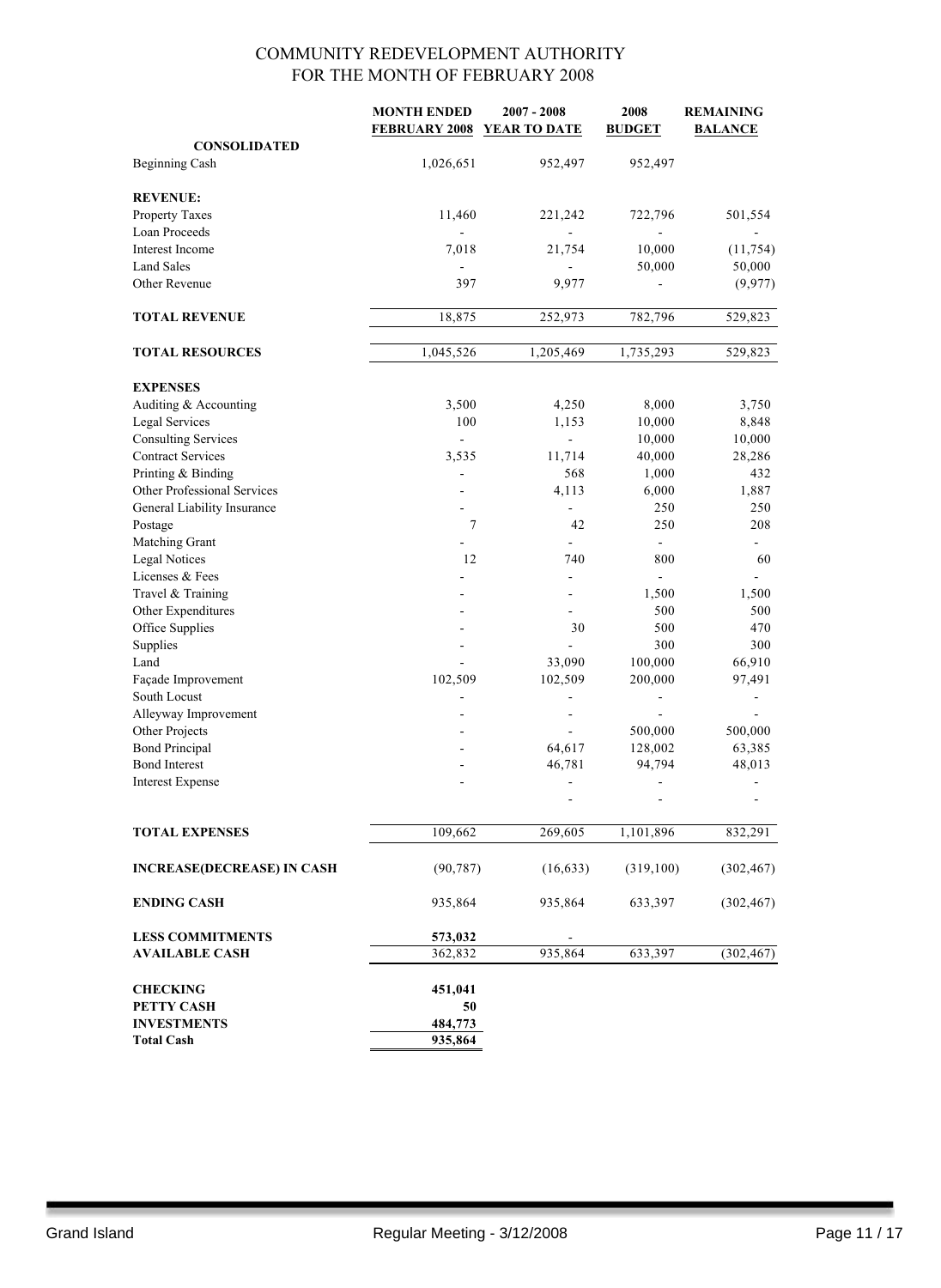#### COMMUNITY REDEVELOPMENT AUTHORITY FOR THE MONTH OF FEBRUARY 2008

|                                   | <b>MONTH ENDED</b><br><b>FEBRUARY 2008</b> | $2007 - 2008$<br>YEAR TO DATE | 2008<br><b>BUDGET</b>    | <b>REMAINING</b><br><b>BALANCE</b> |
|-----------------------------------|--------------------------------------------|-------------------------------|--------------------------|------------------------------------|
| <b>CRA</b>                        |                                            |                               |                          |                                    |
| <b>GENERAL OPERATIONS:</b>        |                                            |                               |                          |                                    |
| Property Taxes                    | 11,460                                     | 118,558                       | 500,000                  | 381,442                            |
| Interest Income                   | 6,994                                      | 20,981                        | 10,000                   | (10, 981)                          |
| <b>Land Sales</b>                 |                                            | $\blacksquare$                | 50,000                   | 50,000                             |
| Other Revenue & Motor Vehicle Tax | 397                                        | 1,947                         |                          | (1, 947)                           |
| <b>TOTAL</b>                      | 18,852                                     | 141,486                       | 560,000                  | 418,514                            |
| <b>GILI TRUST</b>                 |                                            |                               |                          |                                    |
| Property Taxes                    |                                            | 32,338                        | 65,780                   | 33,442                             |
| Interest Income                   |                                            | 548                           |                          | (548)                              |
| Other Revenue                     |                                            | 560                           |                          | (560)                              |
| <b>TOTAL</b>                      | $\blacksquare$                             | 33,446                        | 65,780                   | 32,334                             |
| <b>CHERRY PARK LTD II</b>         |                                            |                               |                          |                                    |
| <b>Property Taxes</b>             |                                            | 30,553                        | 59,180                   | 28,628                             |
| Interest Income                   | 23                                         | 87                            | $\overline{\phantom{0}}$ | (87)                               |
| Other Revenue                     |                                            | $\frac{1}{2}$                 |                          |                                    |
| <b>TOTAL</b>                      | 23                                         | 30,640                        | 59,180                   | 28,540                             |
| <b>GENTLE DENTAL</b>              |                                            |                               |                          |                                    |
| Property Taxes                    |                                            |                               | 4,202                    | 4,202                              |
| <b>Interest Income</b>            |                                            | 2                             | L,                       | (2)                                |
| Other Revenue                     |                                            | 447                           | L,                       | (447)                              |
| <b>TOTAL</b>                      | $\blacksquare$                             | 449                           | 4,202                    | 3,753                              |
| <b>PROCON TIF</b>                 |                                            |                               |                          |                                    |
| Property Taxes                    |                                            | 8,846                         | 19,162                   | 10,316                             |
| Interest Income                   | $\boldsymbol{0}$                           | 49                            |                          | (49)                               |
| Other Revenue                     |                                            | 734                           |                          | (734)                              |
| <b>TOTAL</b>                      | $\boldsymbol{0}$                           | 9,629                         | 19,162                   | 9,533                              |
| <b>WALNUT HOUSING PROJECT</b>     |                                            |                               |                          |                                    |
| <b>Property Taxes</b>             |                                            | 30,947                        | 74,472                   | 43,525                             |
| Interest Income                   | $\boldsymbol{0}$                           | 86                            |                          | (86)                               |
| Other Revenue                     |                                            | 6,289                         |                          | (6, 289)                           |
| <b>TOTAL</b>                      | $\boldsymbol{0}$                           | 37,322                        | 74,472                   | 37,150                             |
| <b>TOTAL REVENUE</b>              | 18,875                                     | 252,973                       | 782,796                  | 529,823                            |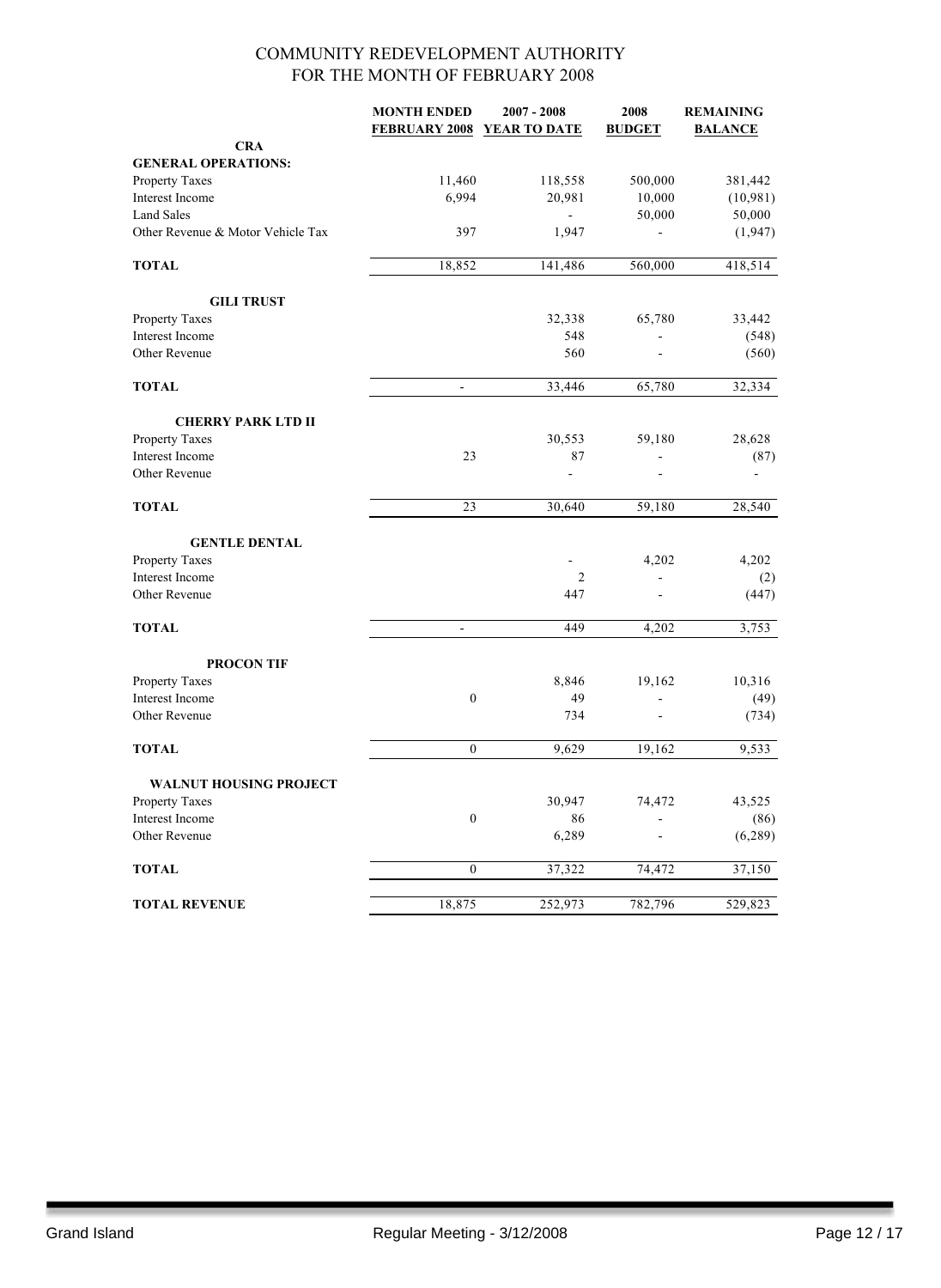#### COMMUNITY REDEVELOPMENT AUTHORITY FOR THE MONTH OF FEBRUARY 2008

|                                         | <b>MONTH ENDED</b>   | 2007 - 2008    | 2008                  | <b>REMAINING</b> |
|-----------------------------------------|----------------------|----------------|-----------------------|------------------|
|                                         | <b>FEBRUARY 2008</b> | YEAR TO DATE   | <b>BUDGET</b>         | <b>BALANCE</b>   |
| <b>EXPENSES</b>                         |                      |                |                       |                  |
| <b>CRA</b>                              |                      |                |                       |                  |
| <b>GENERAL OPERATIONS:</b>              |                      |                |                       |                  |
| Auditing & Accounting                   | 3,500                | 4,250          | 8,000                 | 3,750            |
| <b>Legal Services</b>                   | 100                  | 1,153          | 10,000                | 8,848            |
| <b>Consulting Services</b>              |                      | $\blacksquare$ | 10,000                | 10,000           |
| <b>Contract Services</b>                | 3,535                | 11,714         | 40,000                | 28,286           |
| Printing & Binding                      |                      | 568            | 1,000                 | 432              |
| Other Professional Services             |                      | 4,113          | 6,000                 | 1,887            |
| General Liability Insurance             |                      |                | 250                   | 250              |
| Postage                                 | 7                    | 42             | 250                   | 208              |
| Matching Grant                          | 12                   | 740            | $\blacksquare$        |                  |
| <b>Legal Notices</b>                    |                      |                | 800<br>$\blacksquare$ | 60               |
| Licenses & Fees                         |                      |                |                       |                  |
| Travel & Training<br>Other Expenditures |                      | ٠              | 1,500<br>500          | 1,500<br>500     |
| Office Supplies                         |                      | 30             | 500                   | 470              |
|                                         |                      |                | 300                   | 300              |
| Supplies<br>Land                        |                      | 33,090         |                       | 66,910           |
|                                         |                      |                | 100,000               |                  |
| <b>PROJECTS</b>                         |                      |                |                       |                  |
| Façade Improvement                      | 102,509              | 102,509        | 200,000               | 97,491           |
| South Locust                            |                      |                |                       |                  |
| Alleyway Improvement                    |                      |                |                       |                  |
| Other Projects                          |                      |                | 500,000               | 500,000          |
|                                         |                      |                |                       |                  |
| <b>TOTAL CRA EXPENSES</b>               | 109,662              | 158,208        | 879,100               | 720,892          |
|                                         |                      |                |                       |                  |
| <b>GILI TRUST</b>                       |                      |                |                       |                  |
| <b>Bond Principal</b>                   |                      | 23,117         | 47,158                | 24,041           |
| <b>Bond Interest</b>                    |                      | 9,773          | 18,622                | 8,849            |
| Other Expenditures                      |                      |                |                       |                  |
|                                         |                      |                |                       |                  |
| <b>TOTAL GILI EXPENSES</b>              | $\frac{1}{2}$        | 32,890         | 65,780                | 32,890           |
|                                         |                      |                |                       |                  |
| <b>CHERRY PARK LTD II</b>               |                      |                |                       |                  |
| <b>Bond Principal</b>                   |                      | 18,062         | 36,824                | 18,762           |
| <b>Bond Interest</b>                    |                      | 11,528         | 22,356                | 10,828           |
|                                         |                      |                |                       |                  |
| <b>TOTAL CHERRY PARK EXPENSES</b>       | $\overline{a}$       | 29,590         | 59,180                | 29,590           |
|                                         |                      |                |                       |                  |
| <b>GENTLE DENTAL</b>                    |                      |                |                       |                  |
| <b>Bond Principal</b>                   |                      | 1,023          | 2,127                 | 1,104            |
| <b>Bond Interest</b>                    |                      | 1,078          | 2,075                 | 997              |
|                                         |                      |                |                       |                  |
| TOTAL GENTLE DENTAL                     |                      | 2,101          | 4,202                 | 2,101            |
|                                         |                      |                |                       |                  |
| <b>PROCON TIF</b>                       |                      |                |                       |                  |
| <b>Bond Principal</b>                   |                      | 6,161          | 8,838                 | 2,677            |
| <b>Bond Interest</b>                    |                      | 3,420          | 10,324                | 6,904            |
| <b>TOTAL PROCON TIF</b>                 | $\blacksquare$       | 9,581          | 19,162                | 9,581            |
|                                         |                      |                |                       |                  |
| <b>WALNUT HOUSING PROJECT</b>           |                      |                |                       |                  |
| <b>Bond Principal</b>                   |                      | 16,253         | 33,055                | 16,802           |
| <b>Bond Interest</b>                    |                      | 20,983         | 41,417                | 20,434           |
|                                         |                      | ÷.             | $\blacksquare$        | $\blacksquare$   |
| <b>TOTAL WALNUT HOUSING</b>             |                      | 37,236         | 74,472                | 37,236           |
|                                         |                      |                |                       |                  |
| <b>TOTAL EXPENSES</b>                   | 109,662              | 269,605        | 1,101,896             | 832,291          |
|                                         |                      |                |                       |                  |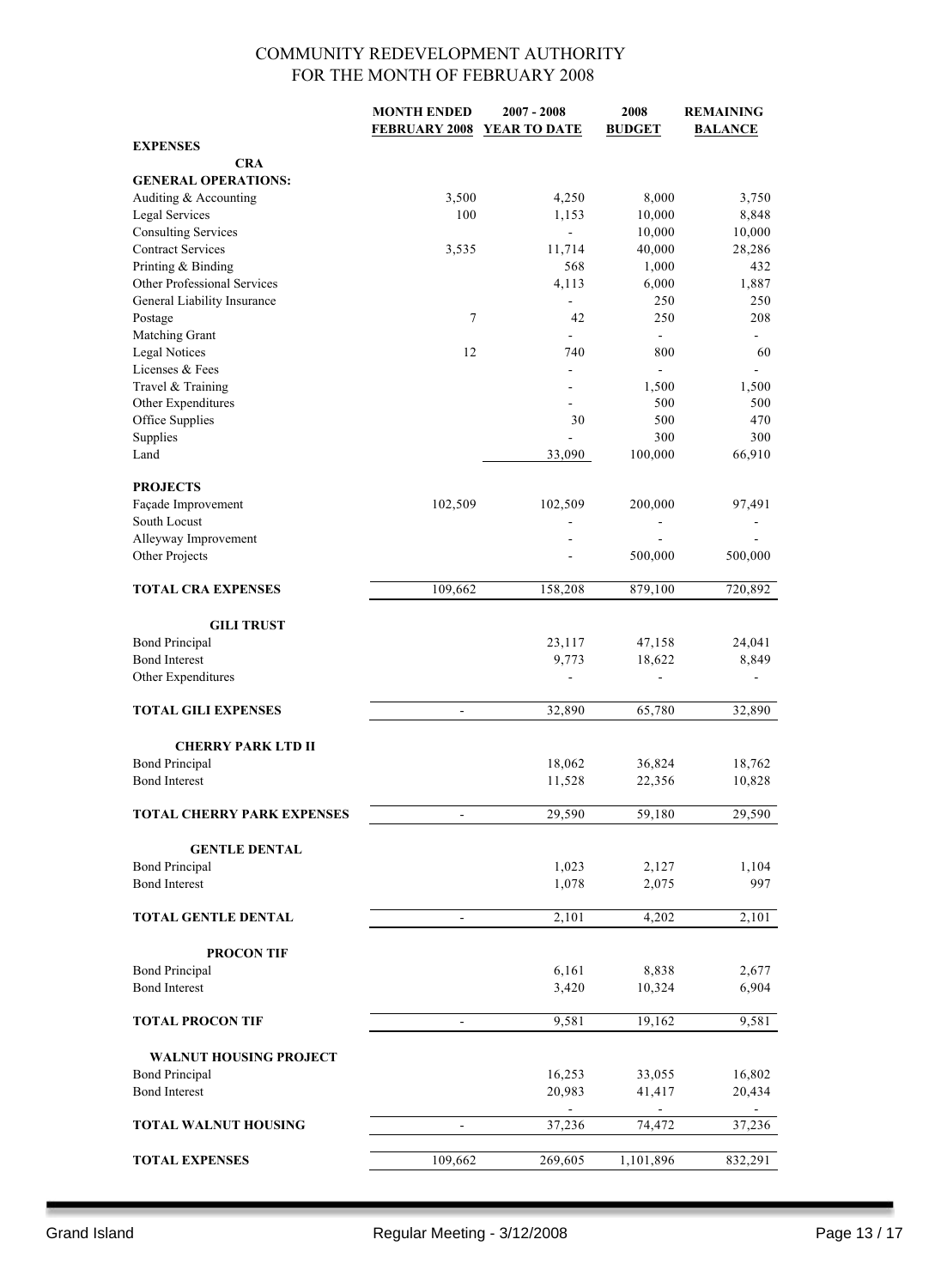

## **Wednesday, March 12, 2008 Regular Meeting**

## **Item D1**

**Bills**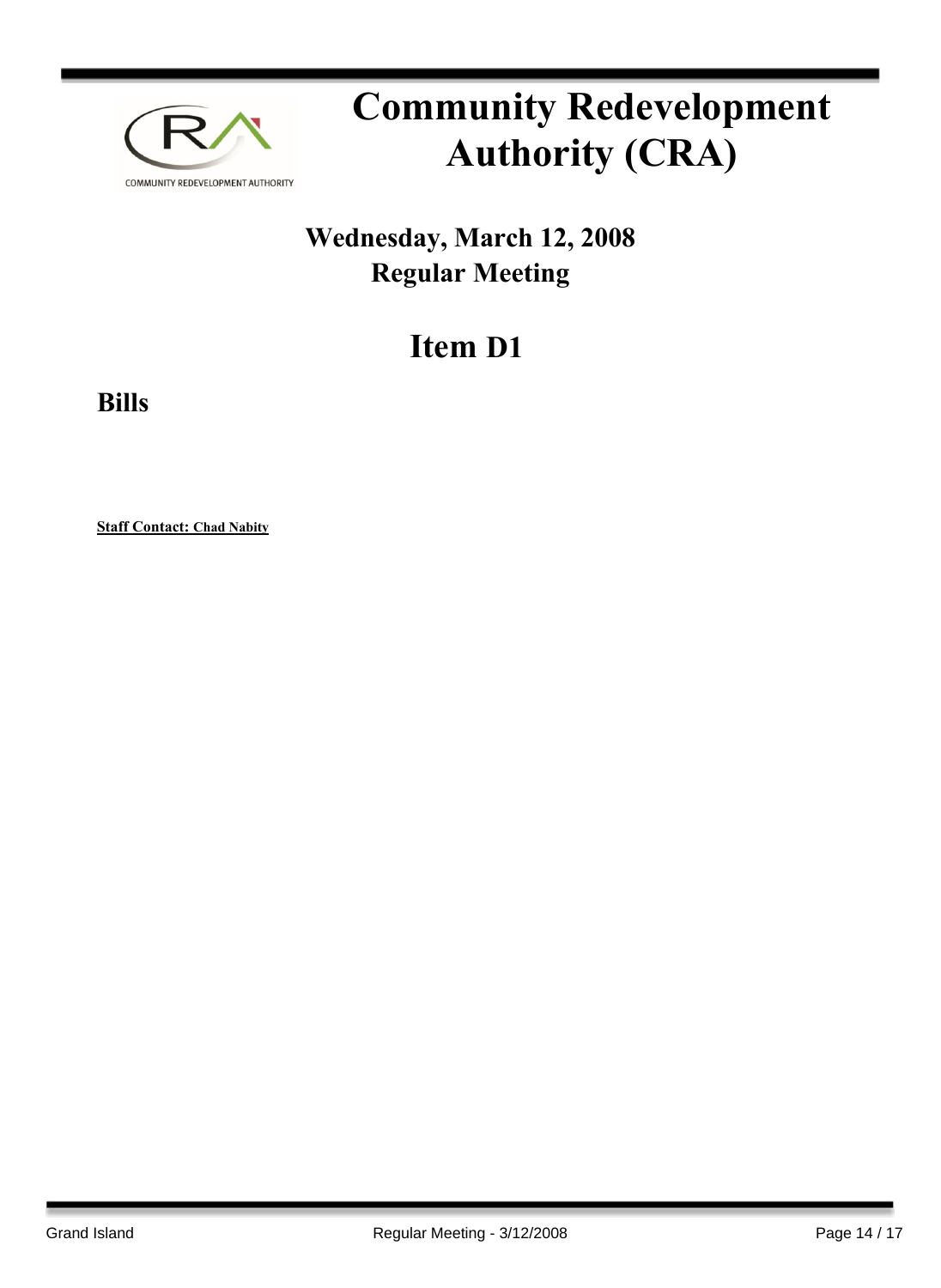#### 12-Mar-08

TO: Community Redevelopment Authority Board Members

- FROM: Chad Nabity, Planning Department Director
- RE: Bills Submitted for Payment

The following bills have been submitted to the Community Redevelopment Authority Treasurer for preparation of payment.

| City of Grand Island                 |             |
|--------------------------------------|-------------|
| Administration Feb & March           | \$3,000.00  |
| Accounting                           |             |
| Postage                              | \$27.62     |
| Grand Island Independent             | \$12.03     |
| Monthly & Redevelopment Plan Notices |             |
| Mayer, Burns, Koenig & Janulewicz    | \$210.00    |
|                                      |             |
| Mayhew Signs, Incorporated           | \$68,482.00 |

#### **Total:**

**\$71,731.65**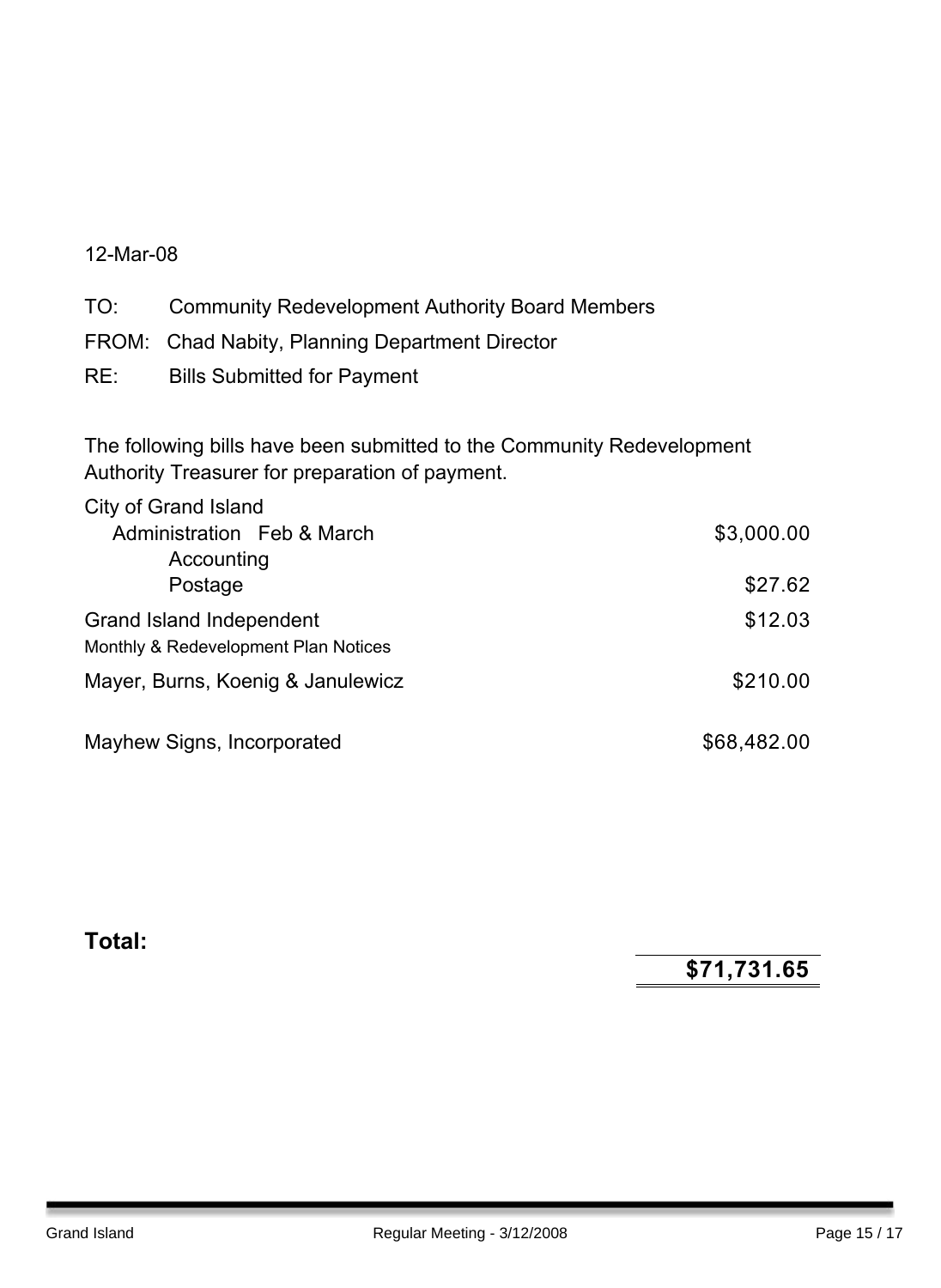

## **Wednesday, March 12, 2008 Regular Meeting**

## **Item X1**

### **Committed Projects**